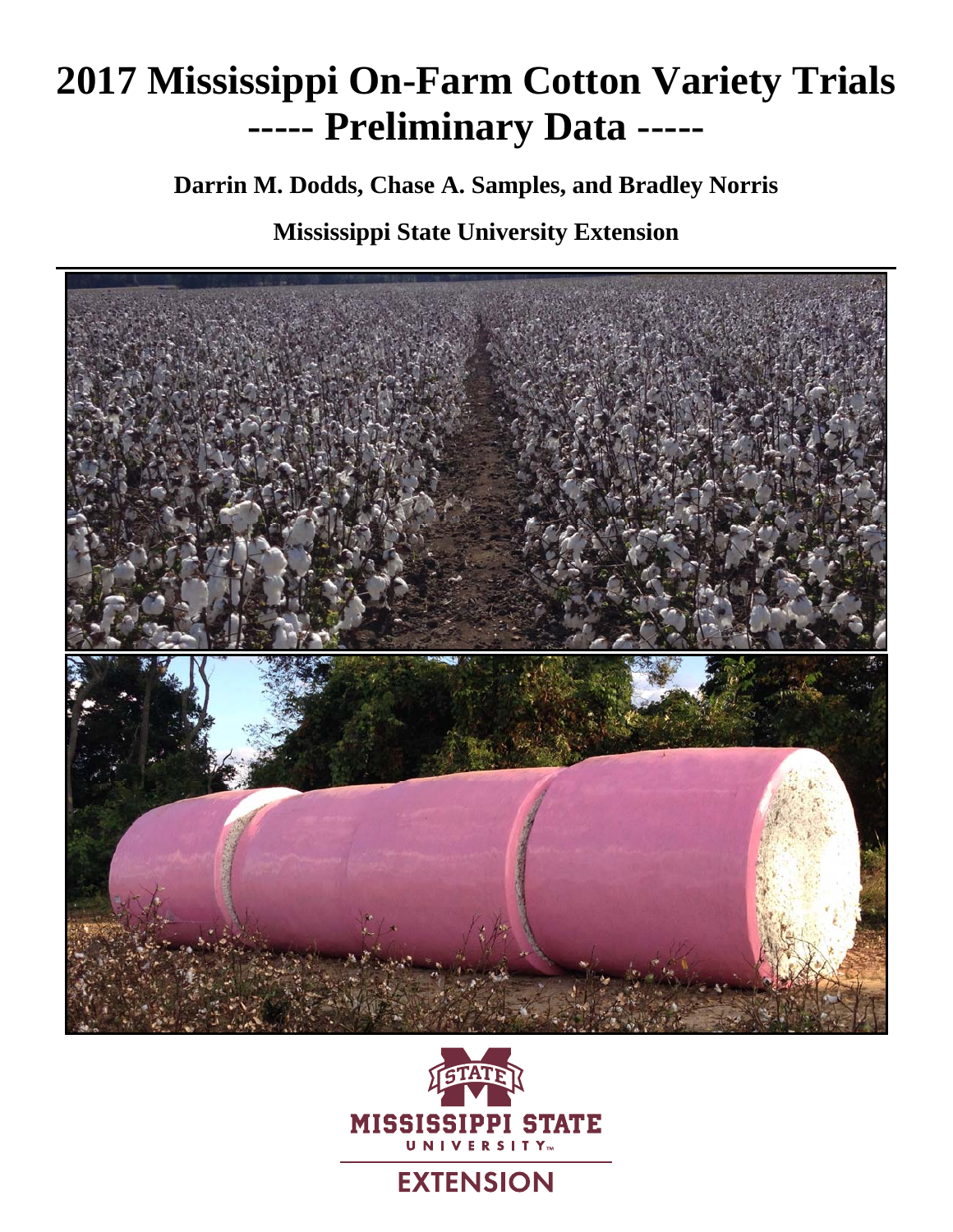# **Table of Contents**

| <b>Individual Trial Location Data:</b> |    |
|----------------------------------------|----|
|                                        |    |
|                                        |    |
|                                        |    |
|                                        |    |
|                                        |    |
|                                        |    |
|                                        |    |
|                                        |    |
|                                        |    |
| Greenwood                              | 13 |
|                                        |    |
|                                        |    |
|                                        |    |
|                                        |    |
|                                        |    |
|                                        |    |
|                                        |    |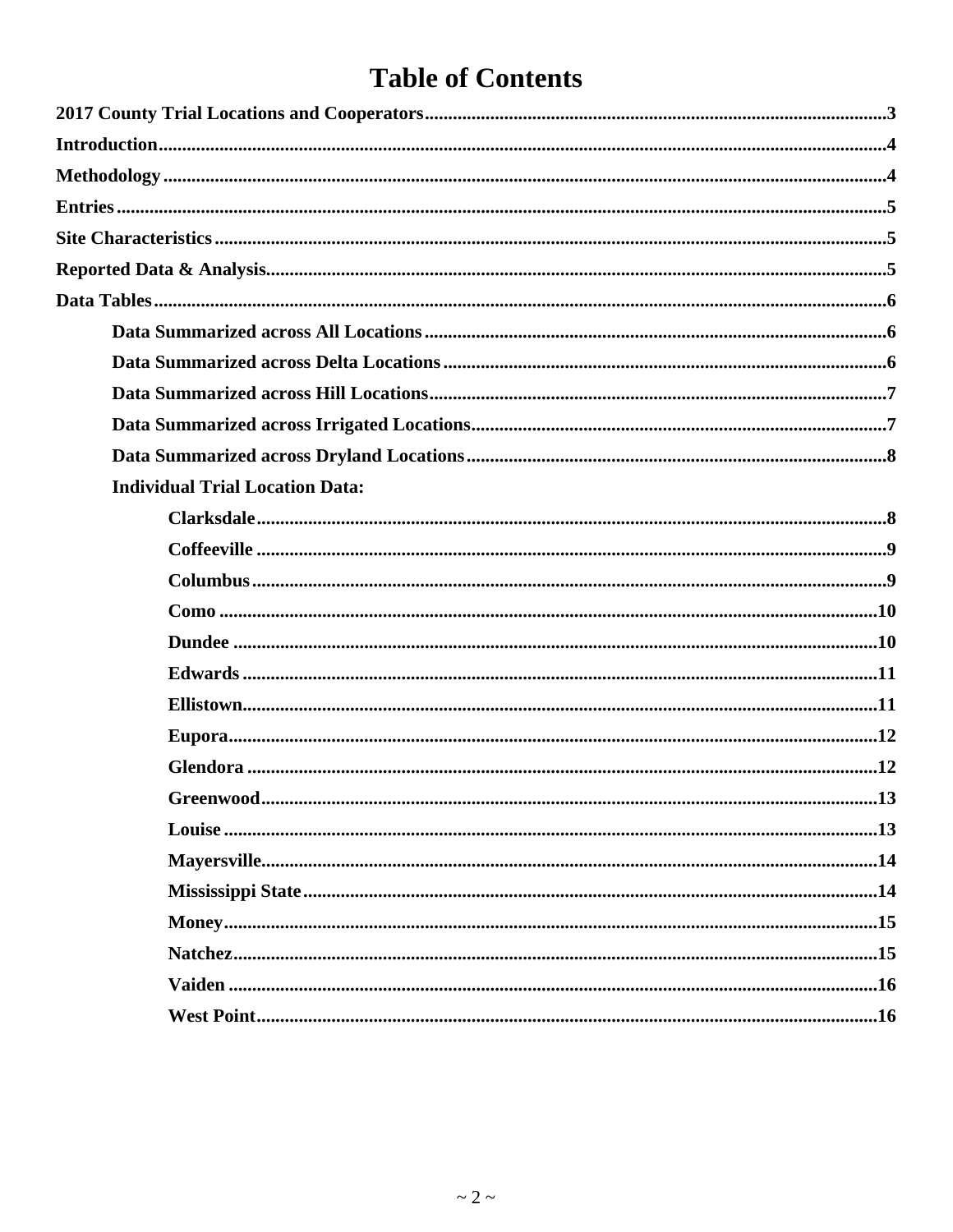# **2017 County Trial Locations and Cooperators**

Trials arranged and conducted by: Dr. Darrin Dodds

Assistance provided by: Michael Plumblee, Savana Davis, Lucas Franca, Steven Hall,

Special thanks to: Dr. Tyson Raper – University of Tennessee – West Tennessee Research and Education Center **Table 1. Locations, growers, and cooperating agronomists for 2017 Mississippi State University County Variety Trial Program.** 

| <b>Location</b>          | <b>Grower</b>               | <b>MSU Agronomist</b>       |
|--------------------------|-----------------------------|-----------------------------|
| <b>Clarksdale</b>        | <b>Mr. Bowen Flowers</b>    | <b>Dr. Darrin Dodds</b>     |
| Coffeeville              | <b>Mr. Coley Bailey</b>     | <b>Dr. Darrin Dodds</b>     |
| <b>Columbus</b>          | <b>Mr. Lowell Mullet</b>    | <b>Dr. Dennis Reginelli</b> |
| Como                     | <b>Mr. David Taylor</b>     | <b>Dr. Darrin Dodds</b>     |
| <b>Dundee</b>            | <b>Mr. Douglas Hood</b>     | <b>Dr. Darrin Dodds</b>     |
| <b>Edwards</b>           | <b>Mr. Kendall Garraway</b> | <b>Dr. Darrin Dodds</b>     |
| <b>Ellistown</b>         | <b>Mr. Larry Coker</b>      | <b>Mr. Charlie Stokes</b>   |
| <b>Eupora</b>            | <b>Mr. Matt Knight</b>      | <b>Dr. Dennis Reginelli</b> |
| <b>Glendora</b>          | <b>Mr. Mike Sturdivant</b>  | <b>Dr. Darrin Dodds</b>     |
| <b>Greenwood</b>         | Mr. John Moor               | <b>Mr. Andy Braswell</b>    |
| Louise                   | <b>Mr. Byron Seward</b>     | <b>Dr. Darrin Dodds</b>     |
| <b>Mayersville</b>       | <b>Mr. Chase Mahalitic</b>  | Mr. John Carson             |
| <b>Mississippi State</b> | <b>Dr. Darrin Dodds</b>     | <b>Dr. Darrin Dodds</b>     |
| <b>Money</b>             | <b>Mr. Chris Bush</b>       | <b>Mr. Andy Braswell</b>    |
| Natchez                  | <b>Mr. Matthew Guedon</b>   | <b>Dr. Darrin Dodds</b>     |
| <b>Vaiden</b>            | <b>Mr. Jerry Shirley</b>    | <b>Dr. Ernie Flint</b>      |
| <b>West Point</b>        | <b>Mr. Ben Harlow</b>       | <b>Mr. Charlie Stokes</b>   |

Mississippi State University Extension sincerely appreciates the time and effort of the cooperating growers and Mississippi State University Agronomists. In addition, several Independent Consultants provided a tremendous level of assistance with these trials including: Mr. Ty Edwards, Mr. Jason Grafton, Mr. Bert Falkner, Mr. Tucker Miller, and Mr. Tim Richards. Sincere gratitude is also extended to the following seed companies and representatives for providing seed for these trials: Bayer CropScience – Dr. Andy White, Crop Production Services/Dyna-Gro – Mr. Scott Cummings, Dow AgroSciences/Phytogen Cottonseed – Dr. Brooks Blanche, Americot/NexGen – Dr. Tom Brooks, and Monsanto Company/Delta and Pine Land – Mr. Greg Ferguson.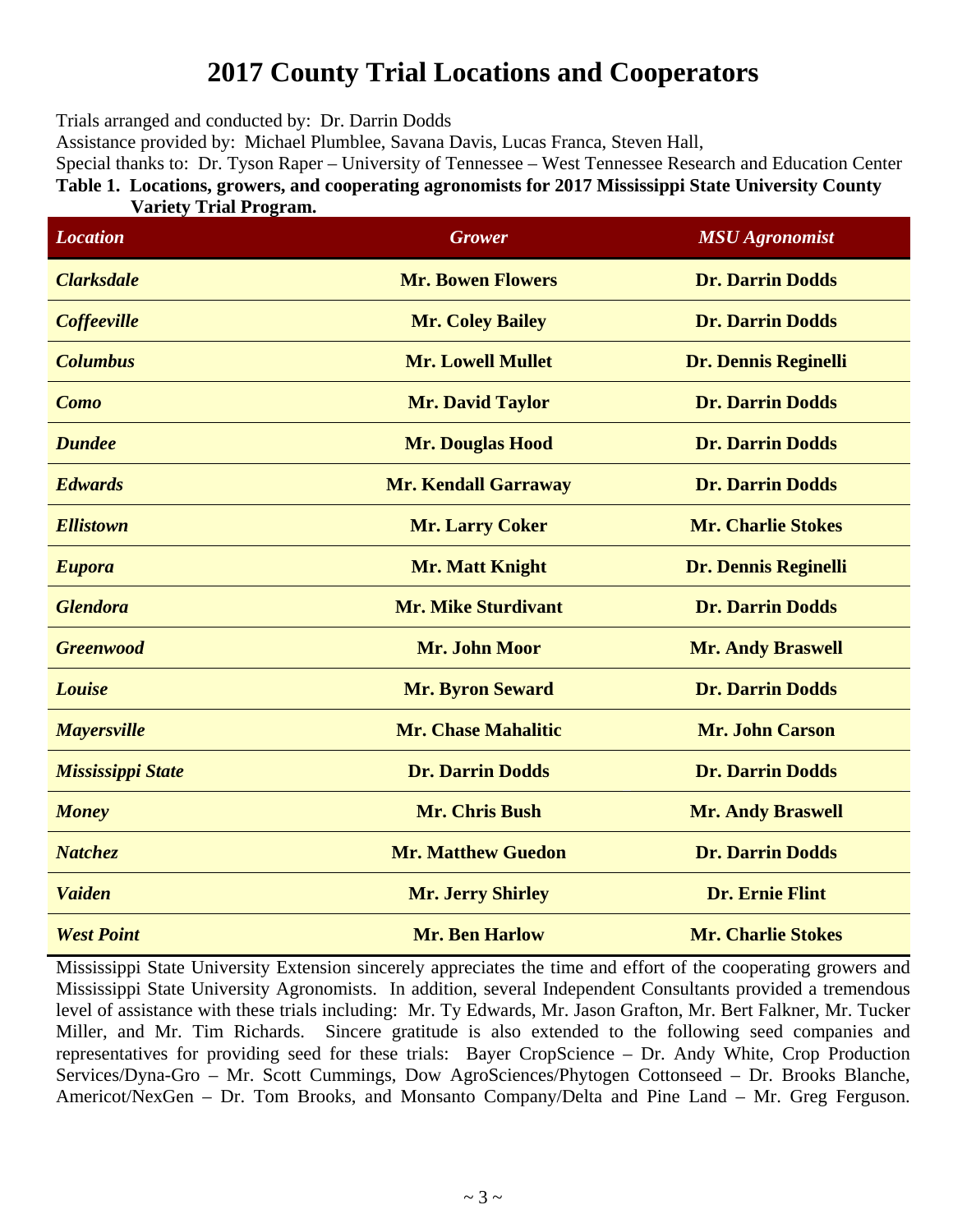Cooperation from all aforementioned parties is essential for success of the Mississippi State University County Research and Demonstration Yield Trial Program. In addition, partial financial support for this project was provided by each participating company and Cotton Incorporated.

### **Introduction**

 The cotton variety selection process is often difficult and, in many cases, leaves growers wondering for the remainder of the growing season whether they made the right variety selection decisions. Furthermore, the rapid introduction of new varieties and discontinued production of "older" varieties has become commonplace over the past several years. Historically, a premier variety would remain in the marketplace for a long period of time. However, a variety that performs well today typically has a life span of four to six years. One that does not perform well will likely remain on the market for less than three years. In addition, the historical standard for variety testing information was to have two to three years of data prior to release of any given variety. Today, one to two years of "broad scale" variety testing is common prior to release of a new variety. Therefore, greater demand has been placed upon testing a variety in as many environments as possible as a substitute for multiple years of data. In most cases, variety testing prior to release is conducted by private industry through a series of testing methods and through University Official Variety Trial (OVT) programs. OVT data is typically available for one year prior to release of a given variety.

 Our on-farm testing program is not designed to replace or compete with small-plot OVT testing programs, rather it is designed to complement the data that is provided by OVT programs. The use of large plot variety trial data in conjunction with small plot OVT data provides a tremendous resource with respect to variety performance to the growers of Mississippi.

### **Methodology**

The on-farm testing program at Mississippi State University is designed to test varieties in as many environments as possible. Limiting the number of entries allows for efficient planting and harvest operations and requires a minimum amount of time from cooperating growers. The number of variety entries each given company is given is dependent upon market share. In addition, one to two at-large entries are given to smaller companies in order to provide equal opportunity to as many seed providers as possible. Our on-farm variety tests are usually planted in 8- or 12-row sets utilizing planting equipment provided by each respective grower. In some cases, 4- or 6-row sets are used depending on site characteristics and grower preference. In addition, two replications of each variety are planted and harvested at all locations. Plot lengths ranged from 500 to 2600 feet in 2017 depending on the characteristics of the field the trial was conducted in. Seed treatments are at the discretion of the company providing seed. A premium seed treatment package including an insecticide, fungicide, and nematacide was provided for each variety. In-season management is at the discretion of the grower and each is encouraged to manage the plot area as he/she would manage any given field on their farm.

Each replication for each variety was individually harvested using standard harvest equipment. Harvest weights were collected using a boll buggy or trailer modified to display the weight of seed cotton contained therein. Prior to all harvest operations, each boll buggy or trailer was calibrated by the Mississippi Department of Agriculture to ensure that accurate harvest weights were collected. An 8- to 10-pound seed cotton sample was collected for each variety tested. In order to reduce ginning time, subsamples from replications number one and two were composited into a single sample. Seed cotton was ginned at the University of Tennessee – West Tennessee Research and Education Center. Ginning equipment at the WTREC consists of a 20-saw Continental Eagle gin equipped with a stick machine, incline cleaners, two lint cleaners, and a condenser. Fiber quality for each ginned sample was determined using a High Volume Instrument (HVI) located at the Texas Tech Fiber and Biopolymer Research Institute in Lubbock, Texas.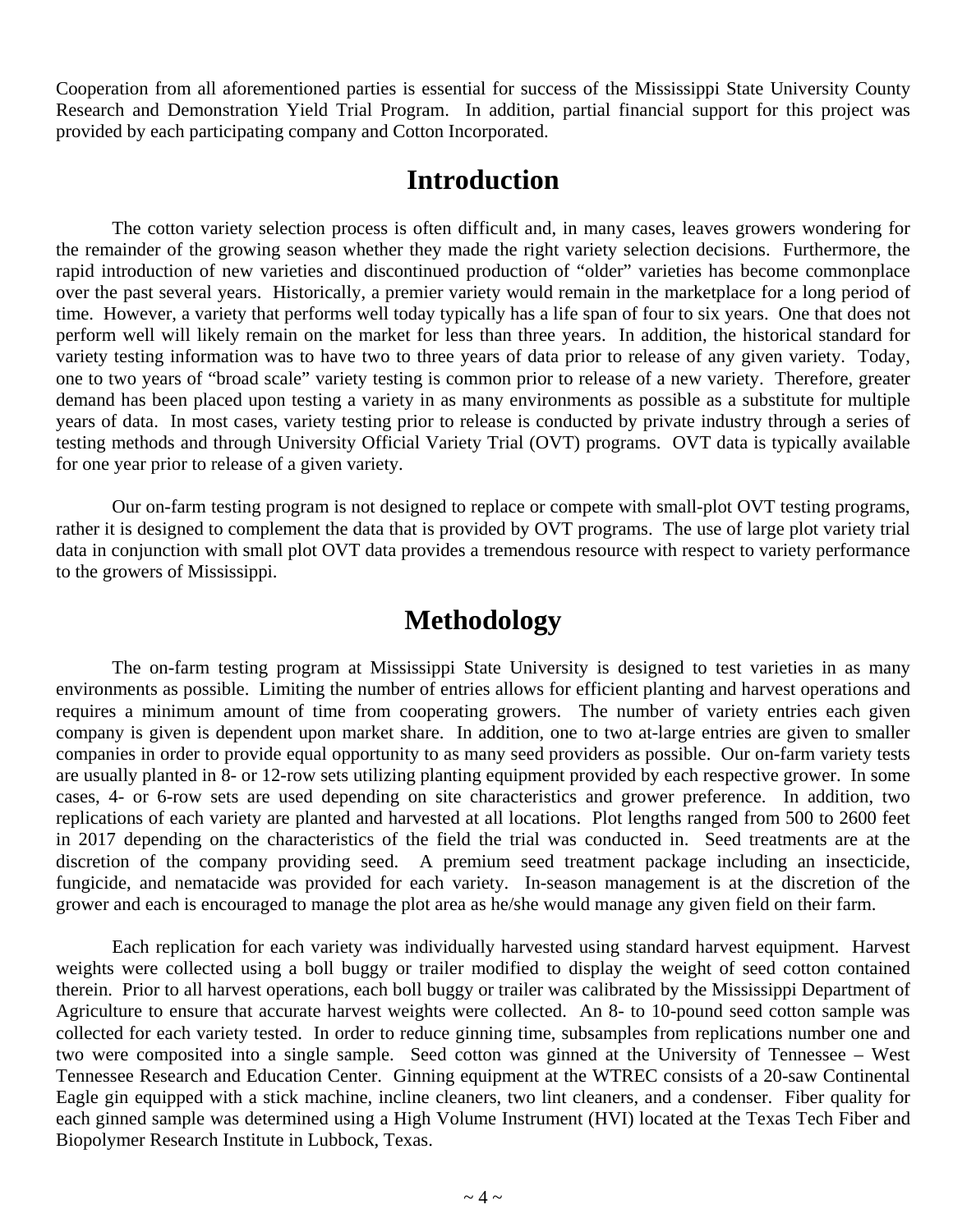# **Entries**

 A maximum of 10 core variety entries per year are allowed in the Mississippi State University on-farm variety trial program. Entries are allotted by market share from respective companies. One entry per year is automatically given to the variety planted on the highest acreage in the previous year based on the annual Varieties Planted Report from USDA-AMS. In 2017, Monsanto/Delta and Pine Land was allotted three spots; Bayer CropScience was allotted three spots; Dow AgroSciences/Phytogen Cottonseed was allotted two spots, and two additional "at-large" entries were given to provide parody between smaller companies with less resources than larger companies. Entries in the 2017 Mississippi State University County Trial Program were as follows:

| Slot# | Criteria/Company                                     | Variety             |
|-------|------------------------------------------------------|---------------------|
|       | At - Large Entry - Crop Production Services/Dyna-Gro | <b>DG 3385 B2XF</b> |
|       | $At - Large Entry - American$                        | <b>NG 4601 B2XF</b> |
|       | <b>Bayer CropScience</b>                             | <b>ST 4949GLT</b>   |
|       | <b>Bayer CropScience</b>                             | <b>ST 5020GLT</b>   |
|       | <b>Bayer CropScience</b>                             | ST 5517GLTP         |
|       | Dow AgroSciences/Phytogen Cottonseed                 | PHY 330 W3FE        |
|       | Dow AgroSciences/Phytogen Cottonseed                 | <b>PHY 450 W3FE</b> |
|       | Monsanto/Delta and Pine Land                         | <b>DP 1518 B2XF</b> |
|       | Monsanto/Delta and Pine Land                         | DP 1646 B2XF        |
| 10    | Monsanto/Delta and Pine Land                         | DP 1725 B2XF        |

**Table 2. 2017 Mississippi State University County Variety Trial Program entry list.** 

### **Site Characteristics**

 Locations for the 2017 Mississippi State University County Yield Trial Program are listed on page 3. Yield trials were conducted at a total of 17 locations. Eight locations were located in the Delta and nine were in the hills. All Delta locations were irrigated and eight of nine Hill locations were dryland. The remaining Hill location (Columbus) was pivot irrigated. Field sites were chosen based upon grower preference and required elements to conduct a reliable yield trial.

### **Reported Data & Analysis**

 Each data table includes the following: variety, lint yield, lint percent, micronaire, staple length (in inches) fiber strength, fiber uniformity, and leaf grade. Data analysis using SAS v. 9.4 was conducted on all replicated trials. Grand means (averages) are presented as well as Least Significant Differences (LSD). Least Significant Differences are the smallest value with which we can confidently say there is a difference between two means. Differences in means less than the given LSD value are likely due to variability within a given field or environment. For non-replicated trials and fiber data at individual locations, LSD's are not applicable. For locations that were replicated and data from one replication of a given variety was lost, SAS will interpret these data as missing and provide data analysis based on estimates. Therefore, average data for a given location may be slightly different than data reported.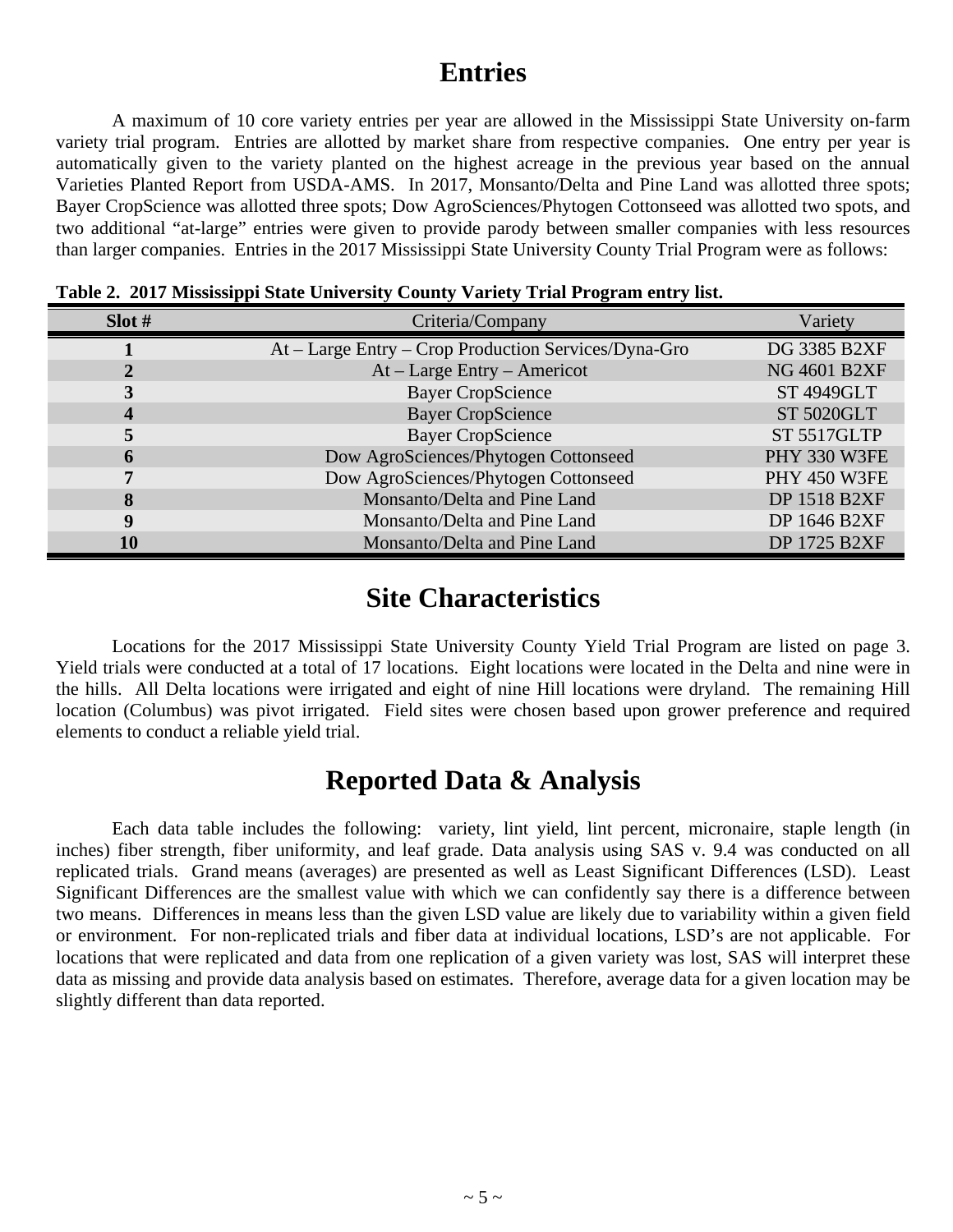#### **Yield and Fiber Quality Data Pooled Across 17 Locations**

| Table of Tick and note quality used pooled across 17 focations. |            |                     |     |                |               |              |      |
|-----------------------------------------------------------------|------------|---------------------|-----|----------------|---------------|--------------|------|
| Variety                                                         | Lint Yield | <b>Lint Percent</b> | Mic | <b>Staple</b>  | Strength      | Uniformity   | Leaf |
|                                                                 | Lbs/Acre   | $--- 90$ $---$      |     | --- Inches --- | - grams/tex - | $--- 96 ---$ |      |
| <b>DP 1646 B2XF</b>                                             | $1207*$    | 38.8                |     |                |               |              |      |
| <b>PHY 330 W3FE</b>                                             | 1082       | 38.4                |     |                |               |              |      |
| <b>DP 1725 B2XF</b>                                             | 1073       | 39.6                |     |                |               |              |      |
| <b>DP 1518 B2XF</b>                                             | 1059       | 36.4                |     |                |               |              |      |
| <b>DG 3385 B2XF</b>                                             | 1052       | 37.9                |     |                |               |              |      |
| <b>ST 4949GLT</b>                                               | 1046       | 39.3                |     |                |               |              |      |
| <b>ST 5517GLTP</b>                                              | 1036       | 34.8                |     |                |               |              |      |
| <b>NG 4601 B2XF</b>                                             | 1010       | 38.2                |     |                |               |              |      |
| <b>ST 5020GLT</b>                                               | 970        | 35.2                |     |                |               |              |      |
| <b>PHY 450 W3FE</b>                                             | 925        | 35.9                |     |                |               |              |      |
| <b>Grand Mean</b>                                               | 1046       | 37.5                |     |                |               |              |      |
| LSD(0.05)                                                       | 53         | 0.5                 |     |                |               |              |      |

**Table 3. Yield and fiber quality data pooled across 17 locations.** 

**\*** Yield not statistically different than the top yielding variety.

#### **Delta Region Locations Included: Clarksdale, Dundee, Glendora, Greenwood, Louise, Mayersville, and Money**

#### **Table 4. Yield and fiber quality data pooled over seven Delta locations**

| Variety             | Lint Yield | <b>Lint Percent</b> | Mic | <b>Staple</b>  | Strength      | Uniformity   | Leaf |
|---------------------|------------|---------------------|-----|----------------|---------------|--------------|------|
|                     | Lbs/Acre   | $--- 90$ -----      |     | --- Inches --- | - grams/tex - | $--- 96 ---$ |      |
| <b>DP 1646 B2XF</b> | $1183*$    | 38.0                |     |                |               |              |      |
| <b>PHY 330 W3FE</b> | 1081       | 37.8                |     |                |               |              |      |
| <b>DG 3385 B2XF</b> | 1036       | 37.5                |     |                |               |              |      |
| <b>ST 4949GLT</b>   | 1034       | 38.8                |     |                |               |              |      |
| <b>DP 1725 B2XF</b> | 1025       | 38.7                |     |                |               |              |      |
| <b>DP 1518 B2XF</b> | 1014       | 35.4                |     |                |               |              |      |
| <b>ST 5517GLTP</b>  | 964        | 33.7                |     |                |               |              |      |
| <b>NG 4601 B2XF</b> | 960        | 37.7                |     |                |               |              |      |
| <b>ST 5020GLT</b>   | 936        | 34.4                |     |                |               |              |      |
| <b>PHY 450 W3FE</b> | 882        | 35.3                |     |                |               |              |      |
| <b>Grand Mean</b>   | 1011       | 36.7                |     |                |               |              |      |
| LSD(0.05)           | 90         | 0.9                 |     |                |               |              |      |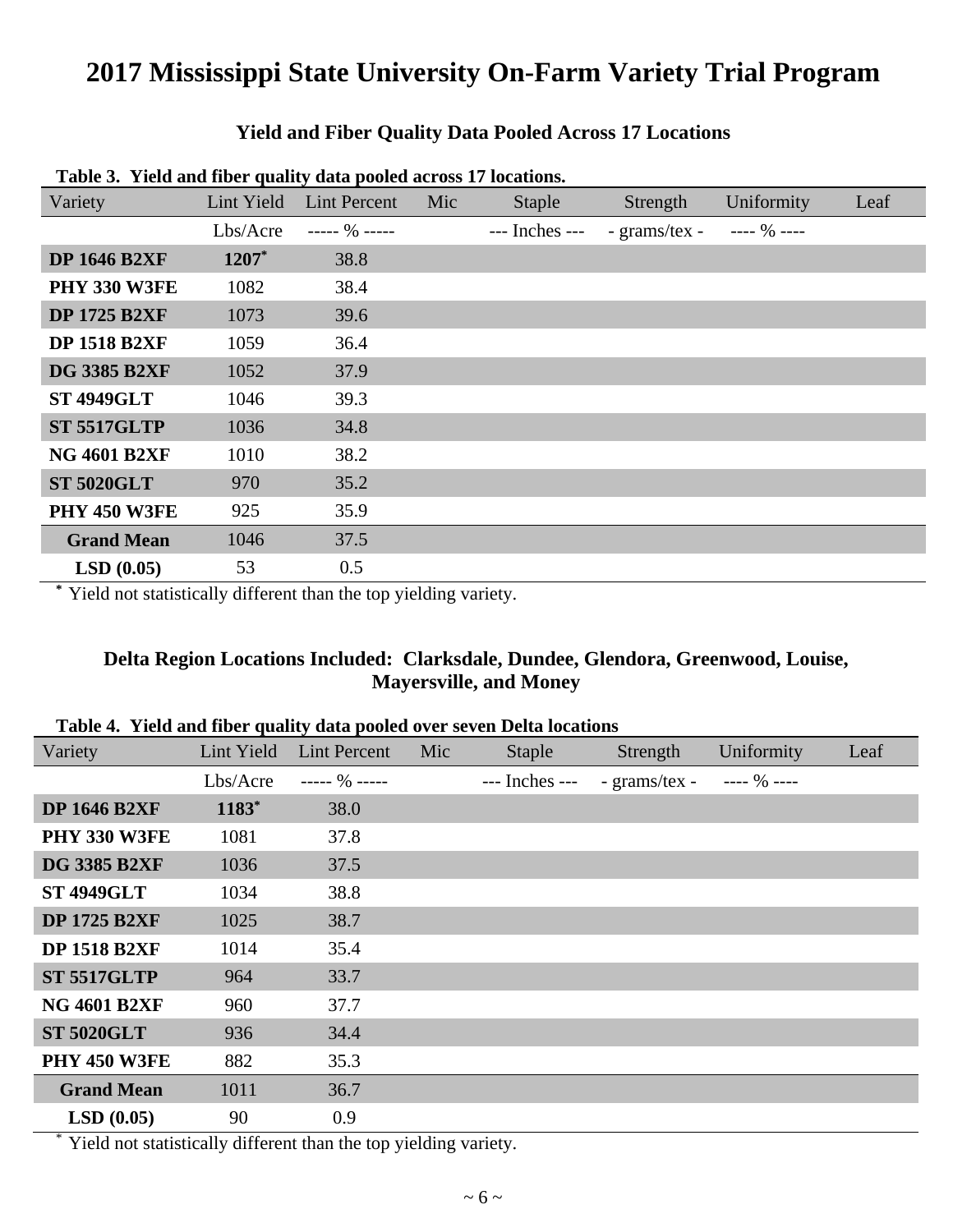#### **Hill Region Locations Included: Coffeeville, Columbus, Como, Edwards, Ellistown, Eupora, Mississippi State, Natchez, Vaiden, and West Point**

| таріс эт тісім ана прет даангу аана робіса отег існ тіні гедіон юсаноню |            |                     |     |                |               |              |      |
|-------------------------------------------------------------------------|------------|---------------------|-----|----------------|---------------|--------------|------|
| Variety                                                                 | Lint Yield | <b>Lint Percent</b> | Mic | Staple         | Strength      | Uniformity   | Leaf |
|                                                                         | Lbs/Acre   | $--- 90$ $---$      |     | --- Inches --- | - grams/tex - | $--- 96 ---$ |      |
| <b>DP 1646 B2XF</b>                                                     | $1223*$    | 39.6                |     |                |               |              |      |
| <b>DP 1725 B2XF</b>                                                     | 1108       | 40.5                |     |                |               |              |      |
| <b>DP 1518 B2XF</b>                                                     | 1092       | 37.3                |     |                |               |              |      |
| <b>ST 5517GLTP</b>                                                      | 1091       | 35.8                |     |                |               |              |      |
| <b>PHY 330 W3FE</b>                                                     | 1079       | 39.1                |     |                |               |              |      |
| <b>DG 3385 B2XF</b>                                                     | 1062       | 38.5                |     |                |               |              |      |
| <b>ST 4949GLT</b>                                                       | 1053       | 39.9                |     |                |               |              |      |
| <b>NG 4601 B2XF</b>                                                     | 1047       | 38.7                |     |                |               |              |      |
| <b>ST 5020GLT</b>                                                       | 995        | 36.0                |     |                |               |              |      |
| <b>PHY 450 W3FE</b>                                                     | 955        | 36.6                |     |                |               |              |      |
| <b>Grand Mean</b>                                                       | 1070       | 38.2                |     |                |               |              |      |
| LSD(0.05)                                                               | 63         | 0.7                 |     |                |               |              |      |

**Table 5. Yield and fiber quality data pooled over ten Hill region locations.**

Yield not statistically different than the top yielding variety.

#### **Irrigated Locations Included: Clarksdale, Columbus, Dundee, Glendora, Greenwood, Louise, Mayersville, and Money**

| Variety             | Lint Yield | <b>Lint Percent</b> | Mic | Staple         | Strength      | Uniformity   | Leaf |
|---------------------|------------|---------------------|-----|----------------|---------------|--------------|------|
|                     | Lbs/Acre   | $--- 96 ---$        |     | --- Inches --- | - grams/tex - | $--- 96 ---$ |      |
| <b>DP 1646 B2XF</b> | 1182*      | 37.6                |     |                |               |              |      |
| <b>PHY 330 W3FE</b> | 1069       | 37.2                |     |                |               |              |      |
| <b>ST 4949GLT</b>   | 1036       | 38.3                |     |                |               |              |      |
| <b>DG 3385 B2XF</b> | 1021       | 36.9                |     |                |               |              |      |
| <b>DP 1518 B2XF</b> | 1018       | 35.1                |     |                |               |              |      |
| <b>DP 1725 B2XF</b> | 1014       | 38.2                |     |                |               |              |      |
| <b>ST 5517GLTP</b>  | 974        | 33.4                |     |                |               |              |      |
| <b>NG 4601 B2XF</b> | 956        | 37.5                |     |                |               |              |      |
| <b>ST 5020GLT</b>   | 942        | 33.8                |     |                |               |              |      |
| <b>PHY 450 W3FE</b> | 885        | 34.9                |     |                |               |              |      |
| <b>Grand Mean</b>   | 1010       | 36.3                |     |                |               |              |      |
| LSD(0.05)           | 81         | 0.8                 |     |                |               |              |      |

| Table 6. Yield and fiber quality data pooled over eight irrigated locations |  |  |  |
|-----------------------------------------------------------------------------|--|--|--|
|                                                                             |  |  |  |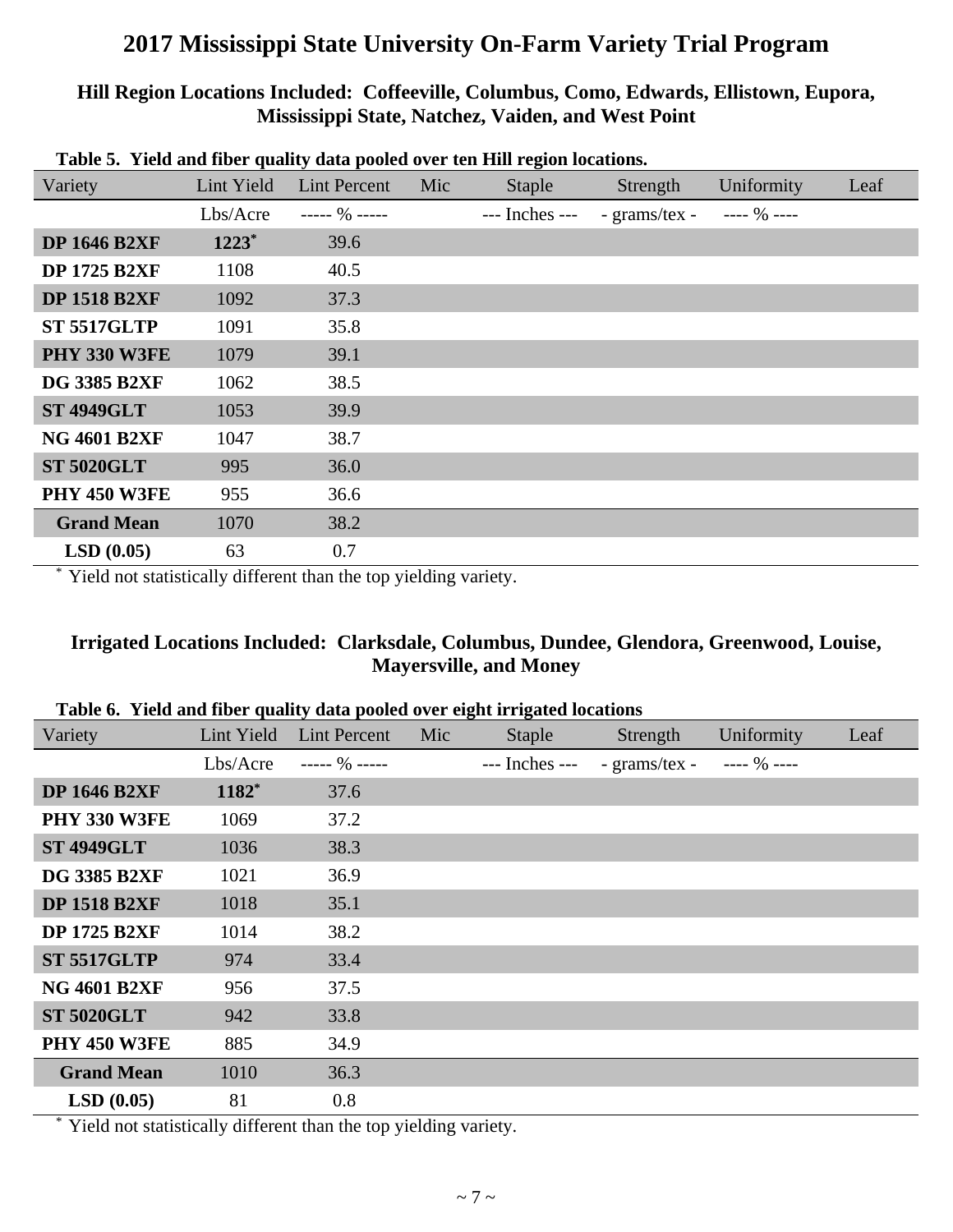#### **Dryland Locations Included: Coffeeville, Como, Edwards, Ellistown, Eupora, Mississippi State, Natchez, Vaiden, and West Point**

| Variety             | Lint Yield | <b>Lint Percent</b> | Mic | <b>Staple</b>  | Strength                           | Uniformity | Leaf |
|---------------------|------------|---------------------|-----|----------------|------------------------------------|------------|------|
|                     | Lbs/Acre   | ----- $\%$ -----    |     | --- Inches --- | - grams/tex - $\qquad$ ---- % ---- |            |      |
| <b>DP 1646 B2XF</b> | $1228^*$   | 40.0                |     |                |                                    |            |      |
| <b>DP 1725 B2XF</b> | 1129       | 40.9                |     |                |                                    |            |      |
| <b>DP 1518 B2XF</b> | 1095       | 37.6                |     |                |                                    |            |      |
| <b>ST 5517GLTP</b>  | 1095       | 36.0                |     |                |                                    |            |      |
| <b>PHY 330 W3FE</b> | 1090       | 39.5                |     |                |                                    |            |      |
| <b>DG 3385 B2XF</b> | 1079       | 38.9                |     |                |                                    |            |      |
| <b>NG 4601 B2XF</b> | 1060       | 38.7                |     |                |                                    |            |      |
| <b>ST 4949GLT</b>   | 1053       | 40.1                |     |                |                                    |            |      |
| <b>ST 5020GLT</b>   | 995        | 36.5                |     |                |                                    |            |      |
| <b>PHY 450 W3FE</b> | 960        | 36.8                |     |                |                                    |            |      |
| <b>Grand Mean</b>   | 1062       | 38.3                |     |                |                                    |            |      |
| LSD(0.05)           | 69         | 0.7                 |     |                |                                    |            |      |

#### **Table 7. Yield and fiber quality data pooled over nine dryland locations.**

Yield not statistically different than the top yielding variety.

#### **Individual Trial Location Data**

| <b>Location: Clarksdale</b>     | Row width: 40"              | Harvest date: October 30, 2017      |
|---------------------------------|-----------------------------|-------------------------------------|
| <b>Grower: Bowen Flowers</b>    | <b>Irrigated: Furrow</b>    | <b>Soil series: Dubbs Very Fine</b> |
| <b>MSU Agronomist: D. Dodds</b> | Planting date: May 18, 2017 | <b>Sandy Loam</b>                   |

#### **Table 8. Yield and fiber quality data at Clarksdale.**

| Variety             | Lint Yield | <b>Lint Percent</b> | Mic       | <b>Staple</b>  | Strength      | Uniformity   | Leaf      |
|---------------------|------------|---------------------|-----------|----------------|---------------|--------------|-----------|
|                     | Lbs/Acre   | $--- 90$ $---$      |           | --- Inches --- | - grams/tex - | $--- 96 ---$ |           |
| <b>DP 1646 B2XF</b> | $1017*$    | 38.7                |           |                |               |              |           |
| <b>DG 3385 B2XF</b> | $952*$     | 36.3                |           |                |               |              |           |
| <b>ST 5517GLTP</b>  | 901        | 34.9                |           |                |               |              |           |
| <b>PHY 330 W3FE</b> | 899        | 37.9                |           |                |               |              |           |
| <b>ST 5020GLT</b>   | 866        | 35.0                |           |                |               |              |           |
| <b>DP 1725 B2XF</b> | 849        | 38.5                |           |                |               |              |           |
| <b>ST 4949GLT</b>   | 793        | 38.0                |           |                |               |              |           |
| <b>DP 1518 B2XF</b> | 780        | 34.2                |           |                |               |              |           |
| <b>NG 4601 B2XF</b> | 768        | 36.1                |           |                |               |              |           |
| <b>PHY 450 W3FE</b> | 648        | 33.4                |           |                |               |              |           |
| <b>Grand Mean</b>   | 847        | 36.3                |           |                |               |              |           |
| LSD(0.05)           | 107        | $\bullet$           | $\bullet$ | $\bullet$      | $\bullet$     | $\bullet$    | $\bullet$ |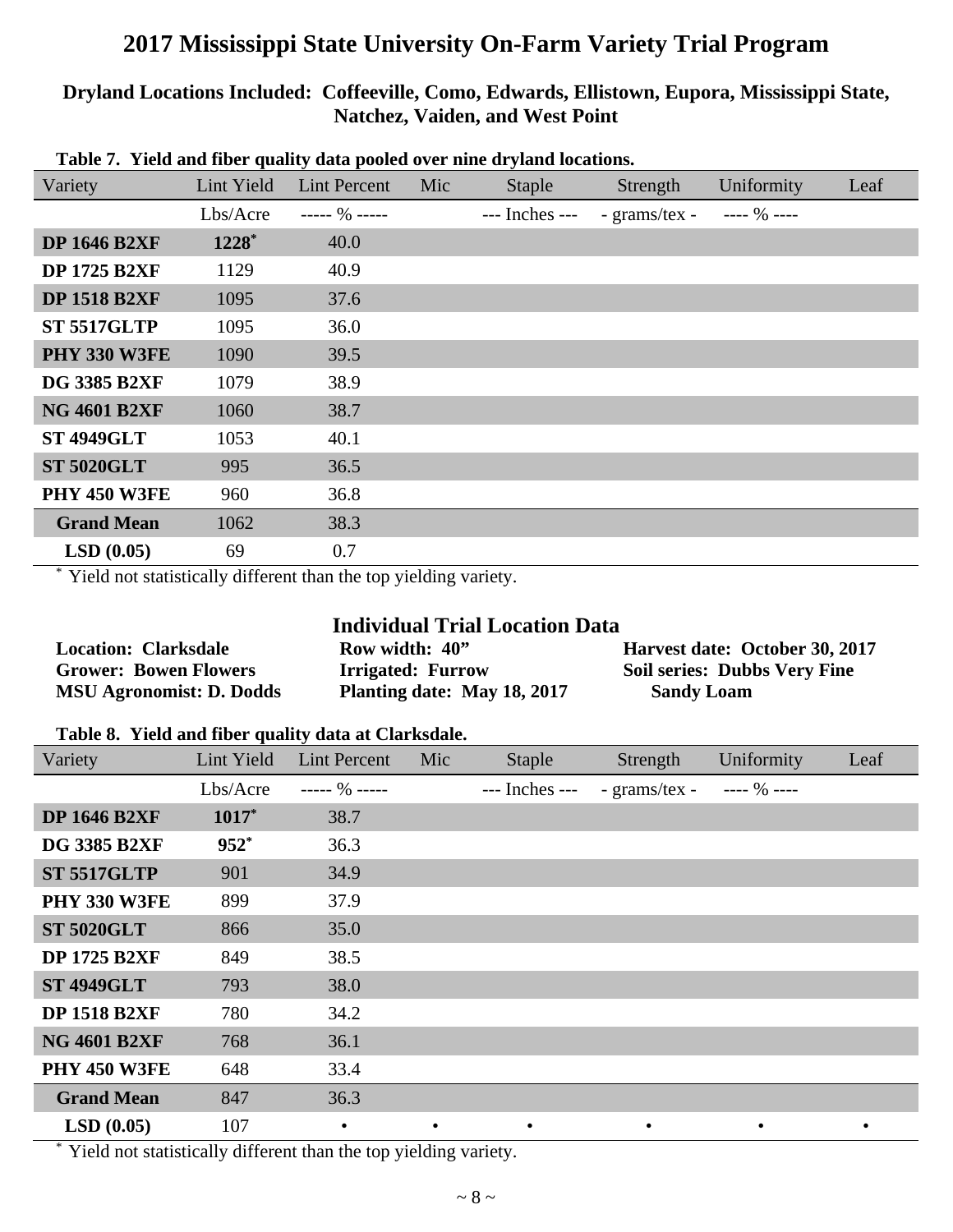| <b>Location: Coffeeville</b>    | Row width: 38"              | $\rm Hz$ |
|---------------------------------|-----------------------------|----------|
| <b>Grower: Coley Bailey Jr.</b> | Irrigated: Dryland          | So       |
| <b>MSU Agronomist: D. Dodds</b> | Planting date: May 16, 2017 |          |

**Harvest date: October 22, 2017 Soil series: Collins Silt Loam**

| Variety             | Lint Yield | <b>Lint Percent</b> | Mic       | <b>Staple</b>  | Strength      | Uniformity   | Leaf |
|---------------------|------------|---------------------|-----------|----------------|---------------|--------------|------|
|                     | Lbs/Arcre  | ----- $\%$ -----    |           | --- Inches --- | - grams/tex - | $--- 96 ---$ |      |
| <b>DP 1725 B2XF</b> | 1589*      | 43.2                |           |                |               |              |      |
| <b>DP 1646 B2XF</b> | 1504*      | 39.3                |           |                |               |              |      |
| <b>DP 1518 B2XF</b> | $1450*$    | 37.1                |           |                |               |              |      |
| <b>PHY 330 W3FE</b> | 1383*      | 39.2                |           |                |               |              |      |
| <b>ST 4949GLT</b>   | 1347*      | 40.6                |           |                |               |              |      |
| <b>DG 3385 B2XF</b> | 1291*      | 37.7                |           |                |               |              |      |
| <b>NG 4601 B2XF</b> | 1268       | 37.9                |           |                |               |              |      |
| <b>ST 5517GLTP</b>  | 1220       | 36.4                |           |                |               |              |      |
| <b>ST 5020GLT</b>   | 1114       | 36.4                |           |                |               |              |      |
| <b>PHY 450 W3FE</b> | 1085       | 35.7                |           |                |               |              |      |
| <b>Grand Mean</b>   | 1325       | 38.3                |           |                |               |              |      |
| LSD(0.05)           | 246        | $\bullet$           | $\bullet$ | $\bullet$      |               | $\bullet$    |      |

**Table 9. Yield and fiber quality data at Coffeeville.**

Yield not statistically different than the top yielding variety.

| <b>Location: Columbus</b>           | Row width: 38"                | Harvest date: October 17, 2017  |
|-------------------------------------|-------------------------------|---------------------------------|
| Grower: R. Mast/L. Mullet           | Irrigated: Pivot              | Soil series: Okolona Silty Clay |
| <b>MSU Agronomist: D. Reginelli</b> | Planting date: April 25, 2017 |                                 |

#### **Table 10. Yield and fiber quality data at Columbus.**

| Variety             | Lint Yield | <b>Lint Percent</b> | Mic | <b>Staple</b>  | Strength      | Uniformity   | Leaf      |
|---------------------|------------|---------------------|-----|----------------|---------------|--------------|-----------|
|                     | Lbs/Acre   | $--- 96 ---$        |     | --- Inches --- | - grams/tex - | $--- 96 ---$ |           |
| <b>DP 1646 B2XF</b> | 1178*      | 36.9                |     |                |               |              |           |
| <b>DP 1518 B2XF</b> | 1056       | 35.1                |     |                |               |              |           |
| <b>ST 5517GLTP</b>  | 1050       | 33.5                |     |                |               |              |           |
| <b>ST 4949GLT</b>   | 1049       | 37.6                |     |                |               |              |           |
| <b>ST 5020GLT</b>   | 987        | 31.9                |     |                |               |              |           |
| <b>PHY 330 W3FE</b> | 979        | 35.5                |     |                |               |              |           |
| <b>NG 4601 B2XF</b> | 933        | 38.2                |     |                |               |              |           |
| <b>DP 1725 B2XF</b> | 928        | 36.7                |     |                |               |              |           |
| <b>PHY 450 W3FE</b> | 913        | 34.5                |     |                |               |              |           |
| <b>DG 3385 B2XF</b> | 909        | 35.1                |     |                |               |              |           |
| <b>Grand Mean</b>   | 998        | 35.5                |     |                |               |              |           |
| LSD(0.05)           | 91         | $\bullet$           |     |                | $\bullet$     | $\bullet$    | $\bullet$ |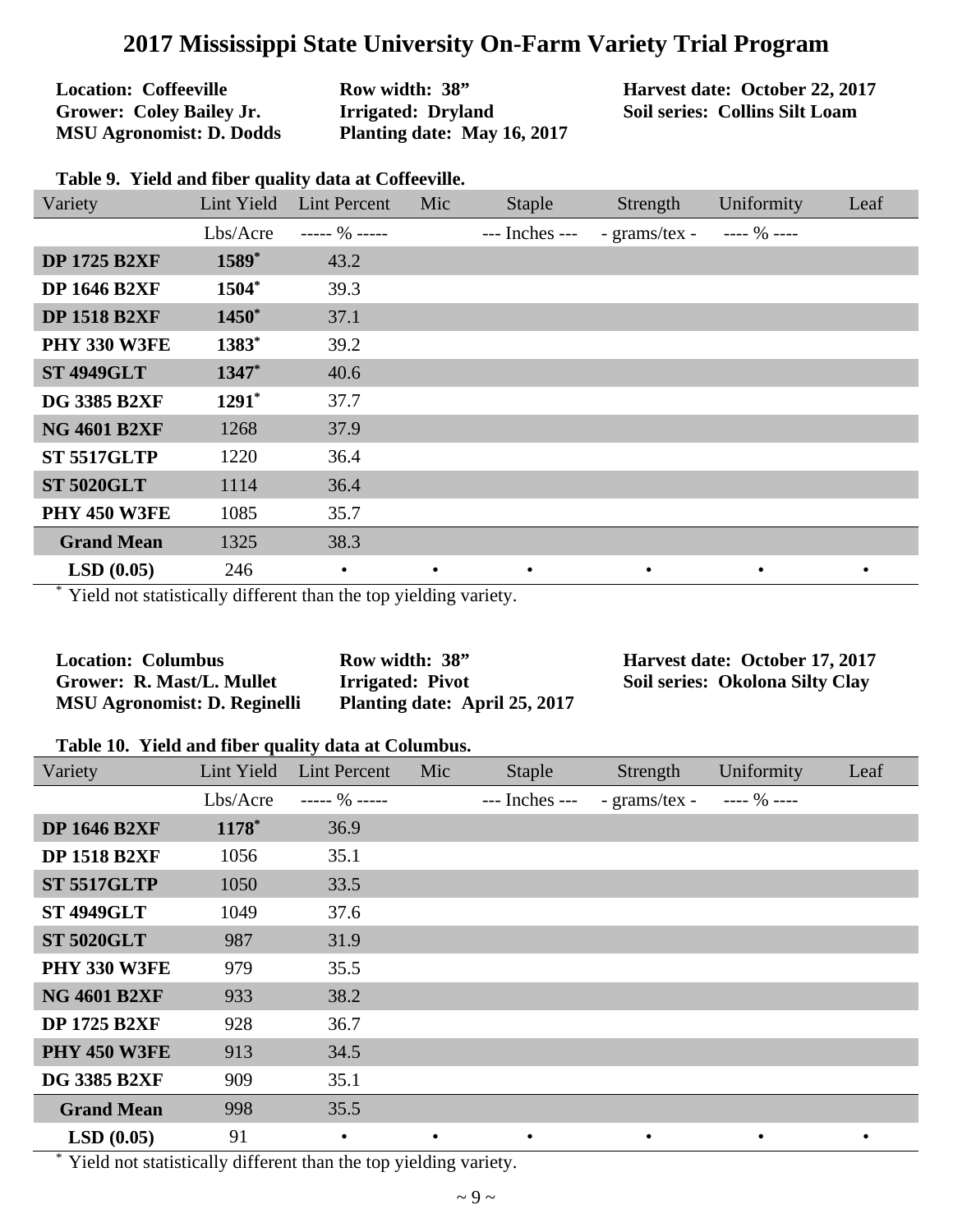| <b>Location: Como</b>           | Row width: 38"              | Harvest date: November 15, 2017       |
|---------------------------------|-----------------------------|---------------------------------------|
| <b>Grower: David Taylor</b>     | Irrigated: Dryland          | <b>Soil series: Collins Silt Loam</b> |
| <b>MSU Agronomist: D. Dodds</b> | Planting date: May 22, 2017 |                                       |

| Variety             | Lint Yield | Lint Percent     | Mic | Staple             | Strength                      | Uniformity | Leaf |
|---------------------|------------|------------------|-----|--------------------|-------------------------------|------------|------|
|                     | Lbs/Acre   | ----- $\%$ ----- |     | $---$ Inches $---$ | - grams/tex - $\cdots$ % ---- |            |      |
| <b>DP 1646 B2XF</b> | 1417       | 40.5             |     |                    |                               |            |      |
| <b>DP 1518 B2XF</b> | 1288       | 36.5             |     |                    |                               |            |      |
| <b>DP 1725 B2XF</b> | 1236       | 39.7             |     |                    |                               |            |      |
| <b>DG 3385 B2XF</b> | 1182       | 37.3             |     |                    |                               |            |      |
| <b>PHY 330 W3FE</b> | 1175       | 37.9             |     |                    |                               |            |      |
| <b>ST 5517GLTP</b>  | 1171       | 33.9             |     |                    |                               |            |      |
| <b>ST 4949GLT</b>   | 1119       | 39.6             |     |                    |                               |            |      |
| <b>NG 4601 B2XF</b> | 1082       | 38.3             |     |                    |                               |            |      |
| <b>PHY 450 W3FE</b> | 928        | 36.3             |     |                    |                               |            |      |
| <b>ST 5020GLT</b>   | 861        | 33.7             |     |                    |                               |            |      |
| <b>Grand Mean</b>   | 1146       | 37.4             |     |                    |                               |            |      |

No statistical analysis performed as only one replication was planted.

| <b>Location: Dundee</b>         | Row width: 38"              | Harvest date: November 16, 2017   |
|---------------------------------|-----------------------------|-----------------------------------|
| <b>Grower: Douglas Hood</b>     | <b>Irrigated: Furrow</b>    | Soil series: Dundee Silt Loam/    |
| <b>MSU Agronomist: D. Dodds</b> | Planting date: May 18, 2017 | <b>Askew Very Fine Sandy Loam</b> |

#### **Table 12. Yield and fiber quality data at Dundee.**

| Variety             | Lint Yield    | <b>Lint Percent</b> | Mic       | <b>Staple</b>  | Strength      | Uniformity   | Leaf |
|---------------------|---------------|---------------------|-----------|----------------|---------------|--------------|------|
|                     | $-Lbs/Arcre-$ | $--- 96 ---$        |           | --- Inches --- | - grams/tex - | $--- 96 ---$ |      |
| <b>PHY 450 W3FE</b> | $971*$        | 35.8                |           |                |               |              |      |
| <b>ST 4949GLT</b>   | $955*$        | 40.2                |           |                |               |              |      |
| <b>DP 1646 B2XF</b> | $922*$        | 36.7                |           |                |               |              |      |
| <b>ST 5517GLTP</b>  | 891           | 34.8                |           |                |               |              |      |
| <b>PHY 330 W3FE</b> | 870           | 36.2                |           |                |               |              |      |
| <b>DP 1725 B2XF</b> | 797           | 38.3                |           |                |               |              |      |
| <b>NG 4601 B2XF</b> | 789           | 38.1                |           |                |               |              |      |
| <b>DG 3385 B2XF</b> | 784           | 36.4                |           |                |               |              |      |
| <b>ST 5020GLT</b>   | 748           | 33.9                |           |                |               |              |      |
| <b>DP 1518 B2XF</b> | 497           | 34.7                |           |                |               |              |      |
| <b>Grand Mean</b>   | 822           | 36.5                |           |                |               |              |      |
| LSD(0.05)           | 79            | $\bullet$           | $\bullet$ | ٠              | ٠             | $\bullet$    |      |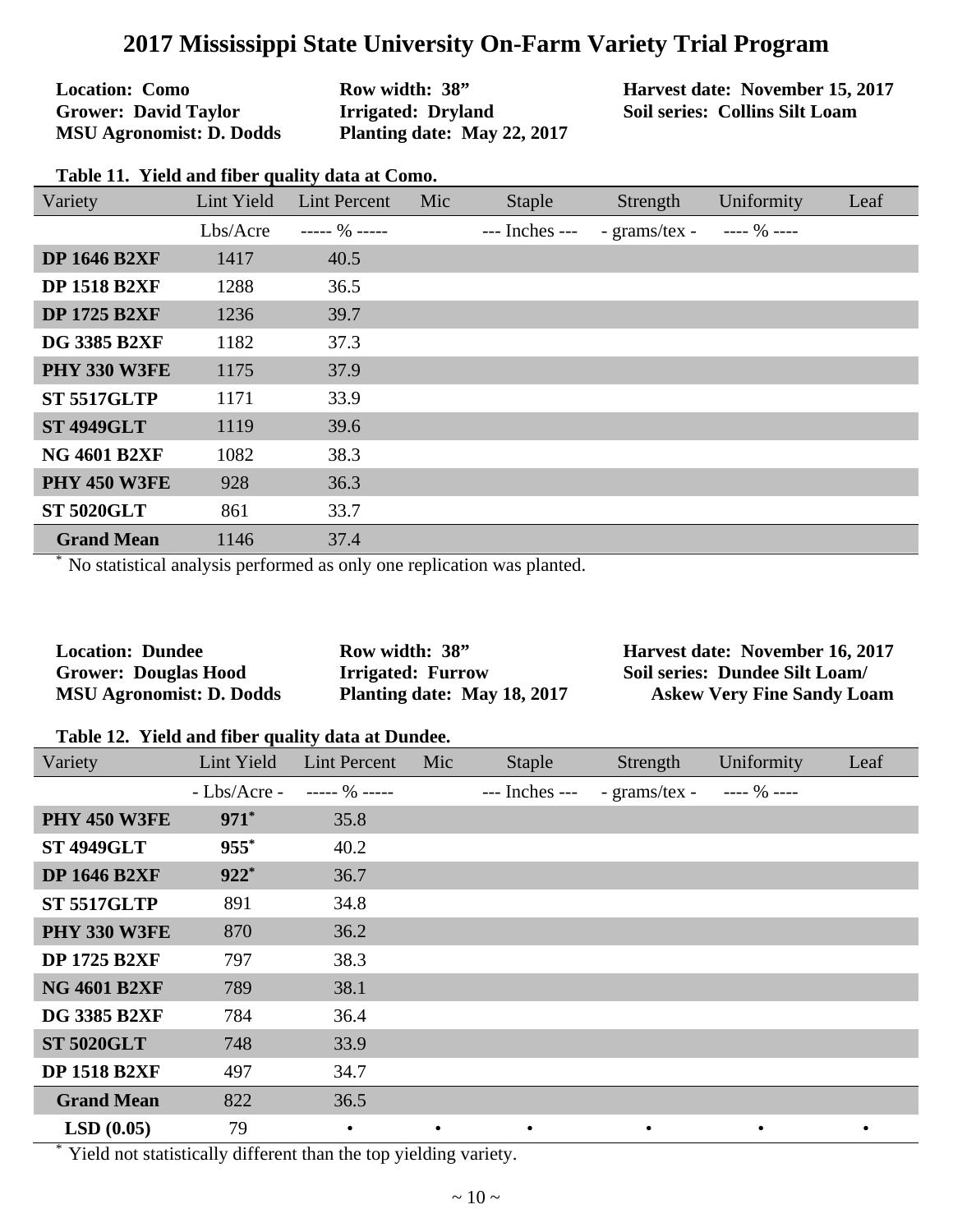| <b>Location: Edwards</b>        |
|---------------------------------|
| <b>Grower: Kendall Garraway</b> |
| <b>MSU Agronomist: D. Dodds</b> |

**Row width: 38" Irrigated: Dryland Planting date: May 17, 2017**  **Harvest date: November 13, 2017 Soil series: Calloway/Grenada Loam**

| Variety             | Lint Yield | <b>Lint Percent</b> | Mic       | <b>Staple</b>  | Strength      | Uniformity   | Leaf |
|---------------------|------------|---------------------|-----------|----------------|---------------|--------------|------|
|                     | Lbs/Acre   | $--- 90$ -----      |           | --- Inches --- | - grams/tex - | $--- 96 ---$ |      |
| <b>DP 1646 B2XF</b> | $978*$     | 39.1                |           |                |               |              |      |
| <b>PHY 330 W3FE</b> | $951*$     | 40.3                |           |                |               |              |      |
| <b>DP 1725 B2XF</b> | $908*$     | 41.3                |           |                |               |              |      |
| <b>DP 1518 B2XF</b> | 875        | 36.9                |           |                |               |              |      |
| <b>DG 3385 B2XF</b> | 845        | 41.0                |           |                |               |              |      |
| <b>NG 4601 B2XF</b> | 808        | 39.2                |           |                |               |              |      |
| <b>ST 5517GLTP</b>  | 752        | 34.2                |           |                |               |              |      |
| <b>ST 4949GLT</b>   | 749        | 39.5                |           |                |               |              |      |
| <b>ST 5020GLT</b>   | 745        | 35.6                |           |                |               |              |      |
| <b>PHY 450 W3FE</b> | 669        | 35.7                |           |                |               |              |      |
| <b>Grand Mean</b>   | 828        | 38.3                |           |                |               |              |      |
| LSD(0.05)           | 86         | $\bullet$           | $\bullet$ | $\bullet$      | $\bullet$     | $\bullet$    |      |

Yield not statistically different than the top yielding variety.

| <b>Location: Ellistown</b>       | Row width: 38"              | Harvest date: October 18, 2017    |
|----------------------------------|-----------------------------|-----------------------------------|
| <b>Grower: Larry Coker</b>       | Irrigated: Dryland          | Soil series: Mantachie/Talla Silt |
| <b>MSU Agronomist: C. Stokes</b> | Planting date: May 10, 2017 | Loam                              |

#### **Table 14. Yield and fiber quality data at Ellistown.**

| Variety             | Lint Yield | <b>Lint Percent</b> | Mic | Staple         | Strength      | Uniformity   | Leaf |
|---------------------|------------|---------------------|-----|----------------|---------------|--------------|------|
|                     | Lbs/Acre   | ----- $\%$ -----    |     | --- Inches --- | - grams/tex - | $--- 96 ---$ |      |
| <b>ST 4949GLT</b>   | $1273*$    | 42.5                |     |                |               |              |      |
| <b>DP 1518 B2XF</b> | 1264*      | 39.9                |     |                |               |              |      |
| <b>DP 1646 B2XF</b> | $1260*$    | 41.2                |     |                |               |              |      |
| <b>NG 4601 B2XF</b> | $1255*$    | 40.9                |     |                |               |              |      |
| <b>PHY 330 W3FE</b> | 1228*      | 41.9                |     |                |               |              |      |
| <b>DP 1725 B2XF</b> | $1197*$    | 41.0                |     |                |               |              |      |
| <b>DG 3385 B2XF</b> | 1190*      | 41.5                |     |                |               |              |      |
| <b>PHY 450 W3FE</b> | 1155       | 39.3                |     |                |               |              |      |
| <b>ST 5517GLTP</b>  | 1122       | 37.4                |     |                |               |              |      |
| <b>ST 5020GLT</b>   | 1074       | 39.2                |     |                |               |              |      |
| <b>Grand Mean</b>   | 1202       | 40.5                |     |                |               |              |      |
| LSD(0.05)           | 114        | $\bullet$           |     |                | $\bullet$     | $\bullet$    |      |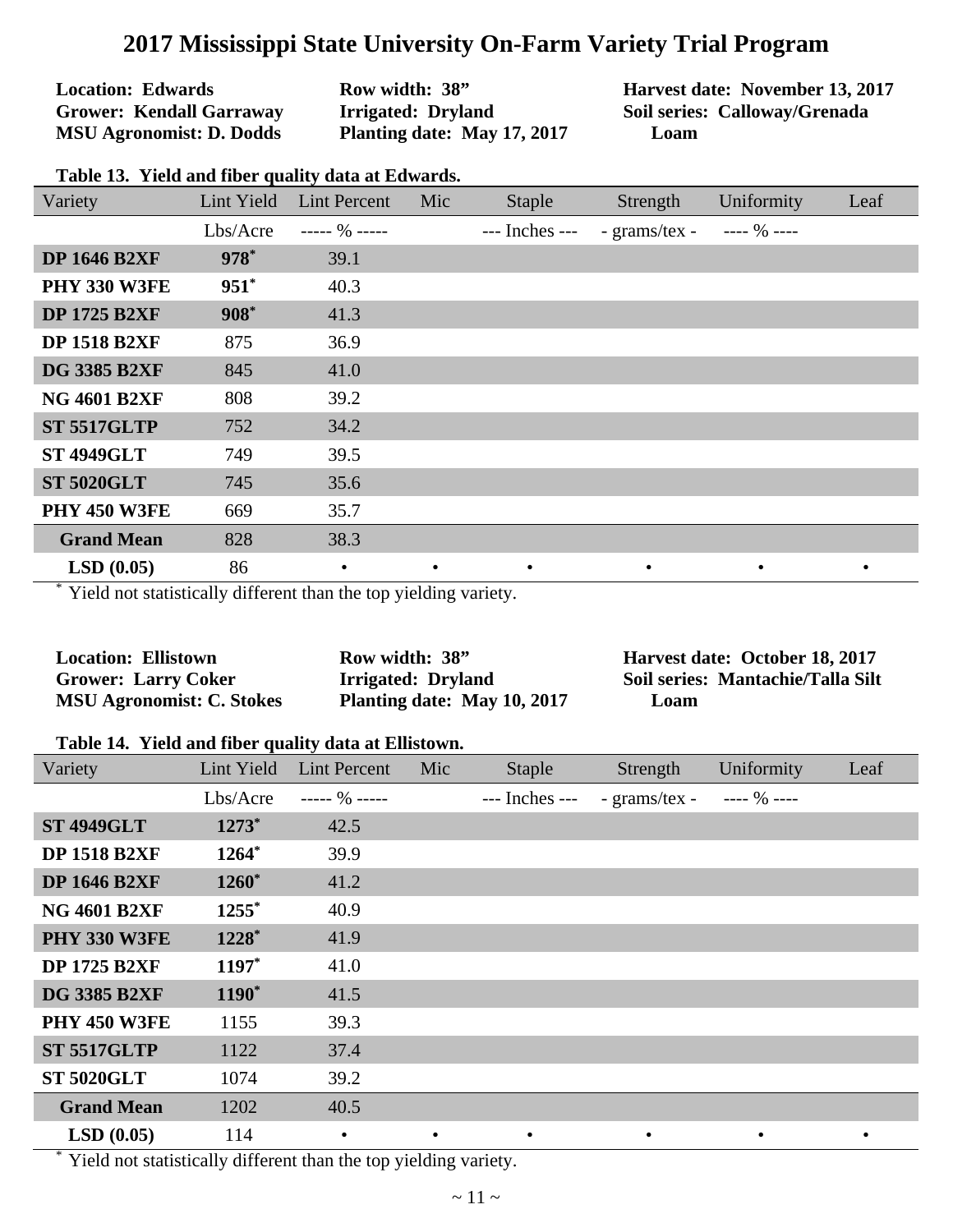**Location: Eupora Grower: Matt Knight MSU Agronomist: D. Reginelli**  **Row width: 38" Irrigated: Dryland Planting date: May 17, 2017**  **Harvest date: November 10, 2017 Soil series: Oaklimter Silt Loam**

|  | Table 15. Yield and fiber quality data at Eupora. |  |  |  |  |  |  |
|--|---------------------------------------------------|--|--|--|--|--|--|
|--|---------------------------------------------------|--|--|--|--|--|--|

| Variety             | Lint Yield        | <b>Lint Percent</b> | Mic | Staple         | Strength      | Uniformity     | Leaf      |
|---------------------|-------------------|---------------------|-----|----------------|---------------|----------------|-----------|
|                     | Lbs/Acre          | $--- 96 ---$        |     | --- Inches --- | - grams/tex - | ---- $\%$ ---- |           |
| <b>ST 4949GLT</b>   | 1390 <sup>*</sup> | 40.5                |     |                |               |                |           |
| <b>DP 1725 B2XF</b> | $1370*$           | 41.6                |     |                |               |                |           |
| <b>PHY 330 W3FE</b> | $1337*$           | 39.1                |     |                |               |                |           |
| <b>ST 5517GLTP</b>  | $1310^*$          | 34.7                |     |                |               |                |           |
| <b>DP 1518 B2XF</b> | $1310*$           | 38.6                |     |                |               |                |           |
| <b>DP 1646 B2XF</b> | 1304*             | 37.1                |     |                |               |                |           |
| <b>NG 4601 B2XF</b> | 1289              | 38.5                |     |                |               |                |           |
| <b>DG 3385 B2XF</b> | 1263              | 37.3                |     |                |               |                |           |
| <b>ST 5020GLT</b>   | 1260              | 35.6                |     |                |               |                |           |
| <b>PHY 450 W3FE</b> | 1179              | 35.4                |     |                |               |                |           |
| <b>Grand Mean</b>   | 1301              | 37.8                |     |                |               |                |           |
| LSD(0.05)           | 86                | $\bullet$           |     |                |               | $\bullet$      | $\bullet$ |

Yield not statistically different than the top yielding variety.

| <b>Location: Glendora</b>       | Row width: 38"              | Harvest date: October 19, 2017             |
|---------------------------------|-----------------------------|--------------------------------------------|
| Grower: Mike Sturdivant Jr.     | <b>Irrigated: Furrow</b>    | <b>Soil series: Dundee Silt Loam/Silty</b> |
| <b>MSU Agronomist: D. Dodds</b> | Planting date: May 16, 2017 | <b>Clay Loam</b>                           |

#### **Table 16. Yield and fiber quality data at Glendora.**

| Variety             | Lint Yield    | Lint<br>Percent | Mic | <b>Staple</b>  | Strength      | Uniformity   | Leaf |
|---------------------|---------------|-----------------|-----|----------------|---------------|--------------|------|
|                     | $-Lbs/Arcre-$ | $--- 90$ $---$  |     | --- Inches --- | - grams/tex - | $--- 96 ---$ |      |
| <b>ST 4949GLT</b>   | 1351          | 38.4            |     |                |               |              |      |
| <b>DP 1646 B2XF</b> | 1172          | 37.7            |     |                |               |              |      |
| <b>DP 1725 B2XF</b> | 1149          | 39.8            |     |                |               |              |      |
| <b>DP 1518 B2XF</b> | 1141          | 34.9            |     |                |               |              |      |
| <b>PHY 330 W3FE</b> | 1071          | 37.3            |     |                |               |              |      |
| <b>ST 5517GLTP</b>  | 998           | 31.2            |     |                |               |              |      |
| <b>ST 5020GLT</b>   | 956           | 34.8            |     |                |               |              |      |
| <b>NG 4601 B2XF</b> | 873           | 36.9            |     |                |               |              |      |
| <b>PHY 450 W3FE</b> | 793           | 34.5            |     |                |               |              |      |
| <b>Grand Mean</b>   | 1009          | 36.2            |     |                |               |              |      |

No statistical analysis performed as only one replication was planted.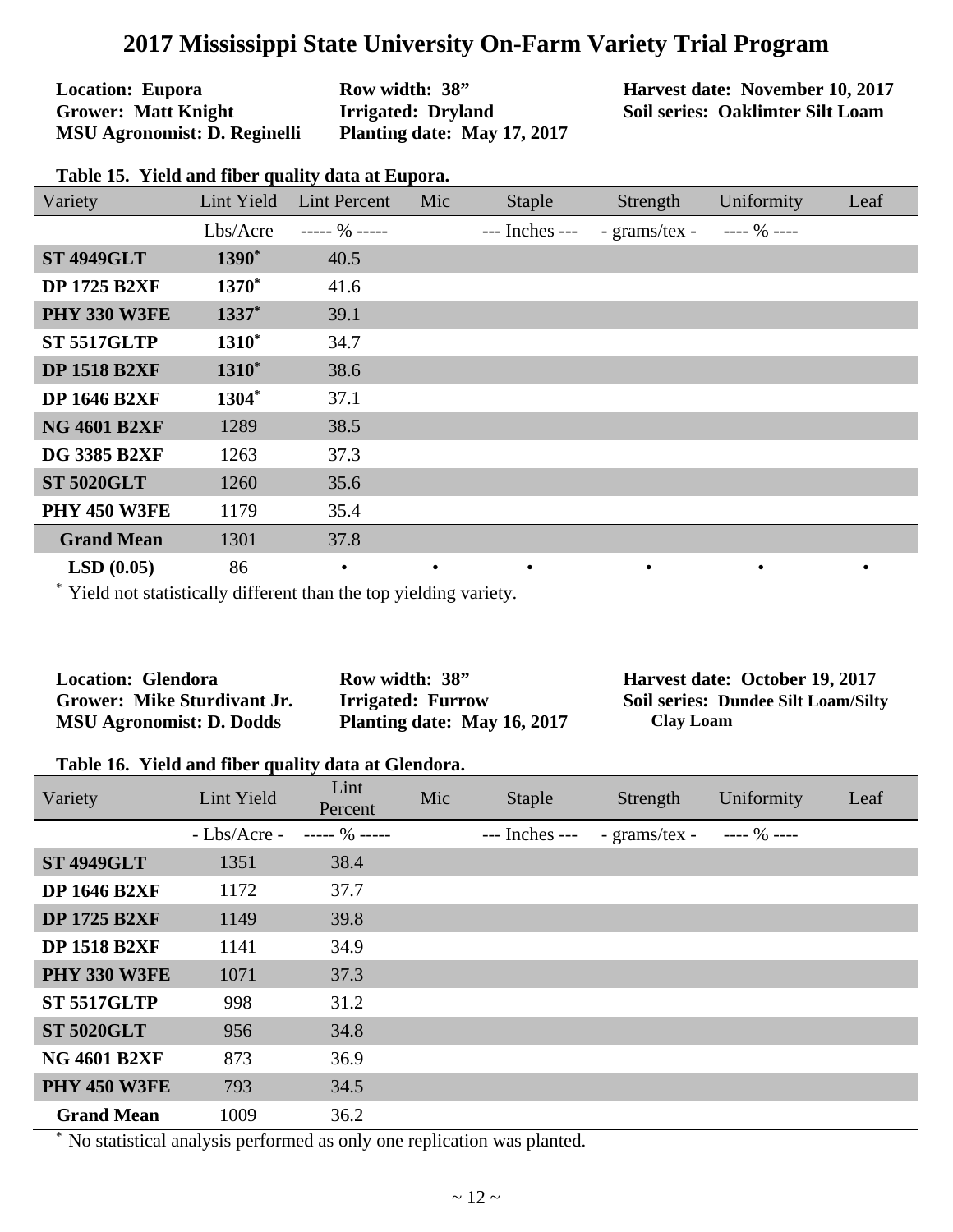**Location: Greenwood Grower: John Moor MSU Agronomist: A. Braswell**  **Row width: 38" Irrigated: Furrow Planting date: May 9, 2017**  **Harvest date: October 19, 2017 Soil series: Dubbs Loam/Tensas Silty Clay Loam**

| Table 17. Yield and fiber quality data at Greenwood. |  |  |  |  |
|------------------------------------------------------|--|--|--|--|
|------------------------------------------------------|--|--|--|--|

| Variety             | Lint Yield | <b>Lint Percent</b> | Mic       | <b>Staple</b>  | Strength      | Uniformity   | Leaf      |
|---------------------|------------|---------------------|-----------|----------------|---------------|--------------|-----------|
|                     | Lbs/Acre   | $--- 96 ---$        |           | --- Inches --- | - grams/tex - | $--- 96 ---$ |           |
| <b>DP 1646 B2XF</b> | $1299*$    | 38.5                |           |                |               |              |           |
| <b>DG 3385 B2XF</b> | 1286*      | 41.9                |           |                |               |              |           |
| <b>PHY 330 W3FE</b> | $1230*$    | 39.7                |           |                |               |              |           |
| <b>DP 1518 B2XF</b> | 1133       | 35.5                |           |                |               |              |           |
| <b>DP 1725 B2XF</b> | 1070       | 39.0                |           |                |               |              |           |
| <b>ST 5020GLT</b>   | 1030       | 35.0                |           |                |               |              |           |
| <b>ST 4949GLT</b>   | 1027       | 37.7                |           |                |               |              |           |
| <b>NG 4601 B2XF</b> | 1012       | 38.8                |           |                |               |              |           |
| <b>PHY 450 W3FE</b> | 995        | 38.3                |           |                |               |              |           |
| <b>ST 5517GLTP</b>  | 884        | 31.1                |           |                |               |              |           |
| <b>Grand Mean</b>   | 1097       | 37.5                |           |                |               |              |           |
| LSD(0.05)           | 121        | $\bullet$           | $\bullet$ | $\bullet$      |               | $\bullet$    | $\bullet$ |

Yield not statistically different than the top yielding variety.

| <b>Location: Louise</b>         | Row width: $30''$ 2x1 Skip  | Harvest date: November 10, 2017         |
|---------------------------------|-----------------------------|-----------------------------------------|
| <b>Grower: Byron Seward</b>     | <b>Irrigated: Furrow</b>    | <b>Soil series: Dundee/Pearson Silt</b> |
| <b>MSU Agronomist: D. Dodds</b> | Planting date: May 18, 2017 | Loam                                    |

#### **Table 18. Yield and fiber quality data at Louise.**

| Variety             | Lint Yield | <b>Lint Percent</b> | Mic       | <b>Staple</b>  | Strength      | Uniformity   | Leaf      |
|---------------------|------------|---------------------|-----------|----------------|---------------|--------------|-----------|
|                     | Lbs/Acre   | $--- 90$ -----      |           | --- Inches --- | - grams/tex - | $--- 96 ---$ |           |
| <b>DP 1646 B2XF</b> | 1304*      | 38.9                |           |                |               |              |           |
| <b>DP 1518 B2XF</b> | 1274*      | 37.1                |           |                |               |              |           |
| <b>DP 1725 B2XF</b> | $1262*$    | 39.6                |           |                |               |              |           |
| <b>PHY 330 W3FE</b> | 1196*      | 38.6                |           |                |               |              |           |
| <b>NG 4601 B2XF</b> | 1184*      | 38.7                |           |                |               |              |           |
| <b>DG 3385 B2XF</b> | $1159*$    | 37.0                |           |                |               |              |           |
| <b>ST 4949GLT</b>   | 1061       | 40.0                |           |                |               |              |           |
| <b>ST 5517GLTP</b>  | 1009       | 35.3                |           |                |               |              |           |
| <b>ST 5020GLT</b>   | 941        | 35.4                |           |                |               |              |           |
| <b>PHY 450 W3FE</b> | 826        | 35.0                |           |                |               |              |           |
| <b>Grand Mean</b>   | 1122       | 37.6                |           |                |               |              |           |
| LSD(0.05)           | 160        | $\bullet$           | $\bullet$ | $\bullet$      | $\bullet$     | $\bullet$    | $\bullet$ |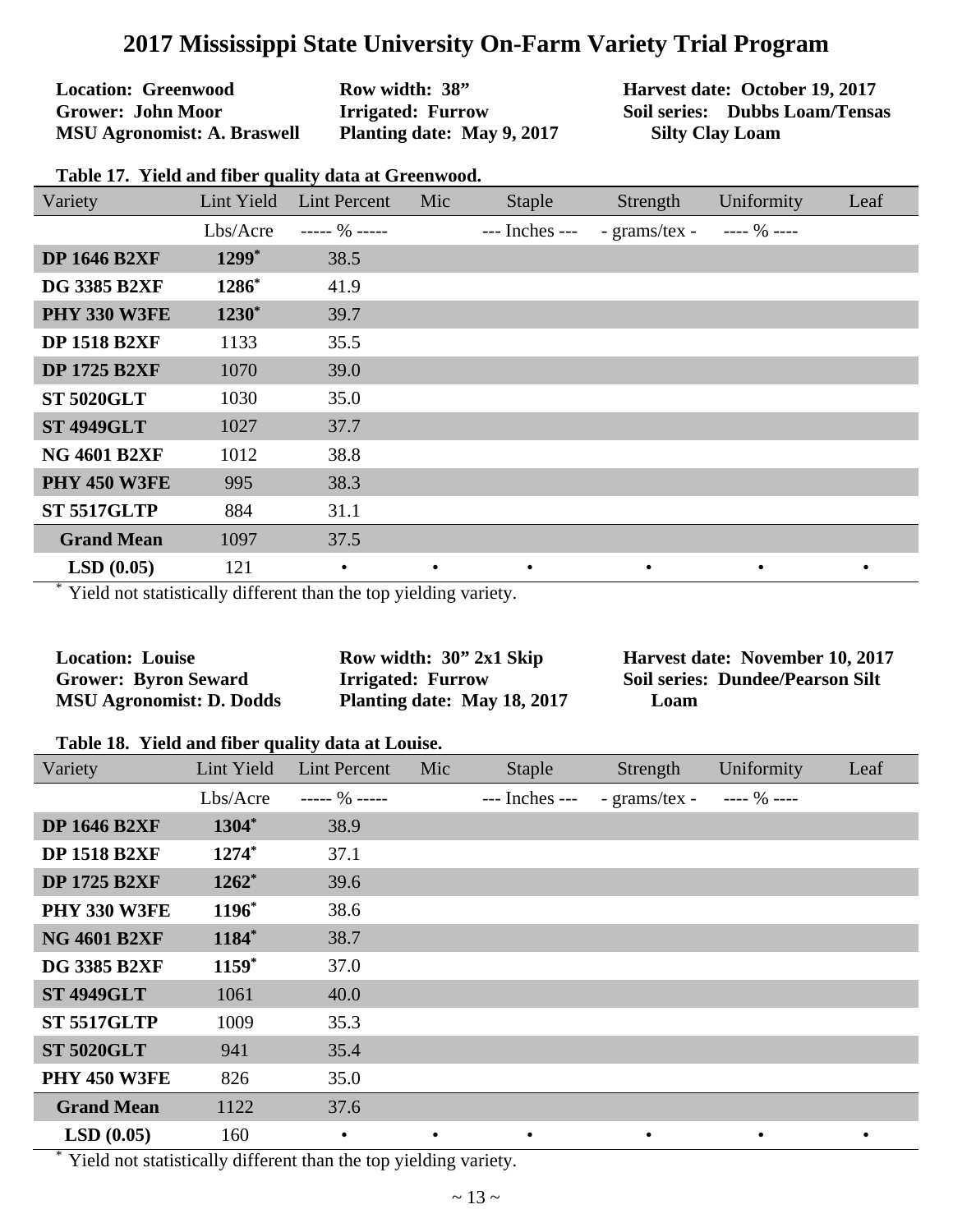**Location: Mayersville Grower: Chase Mahalitic MSU Agronomist: J. Carson**  **Row width: 38" Irrigated: Furrow Planting date: May 20, 2017**  **Harvest date: November 15, 2017 Soil series: Commerce Silty Clay Loam/Bowdre Clay**

| Variety             | Lint Yield        | <b>Lint Percent</b> | Mic       | <b>Staple</b>  | Strength      | Uniformity   | Leaf |
|---------------------|-------------------|---------------------|-----------|----------------|---------------|--------------|------|
|                     | Lbs/Acre          | $--- 96 ---$        |           | --- Inches --- | - grams/tex - | $--- 96 ---$ |      |
| <b>DP 1646 B2XF</b> | 1330 <sup>*</sup> | 36.7                |           |                |               |              |      |
| <b>DP 1518 B2XF</b> | 1290*             | 35.4                |           |                |               |              |      |
| <b>PHY 330 W3FE</b> | $1249*$           | 37.3                |           |                |               |              |      |
| <b>ST 4949GLT</b>   | 1178*             | 38.1                |           |                |               |              |      |
| <b>NG 4601 B2XF</b> | 1163              | 37.2                |           |                |               |              |      |
| <b>ST 5517GLTP</b>  | 1131              | 33.7                |           |                |               |              |      |
| <b>DP 1725 B2XF</b> | 1122              | 37.8                |           |                |               |              |      |
| <b>DG 3385 B2XF</b> | 1104              | 36.2                |           |                |               |              |      |
| <b>ST 5020GLT</b>   | 1066              | 33.0                |           |                |               |              |      |
| <b>PHY 450 W3FE</b> | 971               | 33.3                |           |                |               |              |      |
| <b>Grand Mean</b>   | 1160              | 35.9                |           |                |               |              |      |
| LSD(0.05)           | 155               | $\bullet$           | $\bullet$ | $\bullet$      | $\bullet$     | $\bullet$    |      |

**Table 19. Yield and fiber quality data at Mayersville.**

Yield not statistically different than the top yielding variety.

| <b>Location: Mississippi State</b> | Row width: 38"                | Harvest date: October 6, 2017            |
|------------------------------------|-------------------------------|------------------------------------------|
| <b>Grower: Darrin Dodds</b>        | Irrigated: Dryland            | <b>Soil series: Catalpa/Leeper Silty</b> |
| <b>MSU Agronomist: D. Dodds</b>    | Planting date: April 25, 2017 | <b>Clay Loam</b>                         |

#### **Table 20. Yield and fiber quality data at Mississippi State.**

| Variety             | Lint Yield | <b>Lint Percent</b> | Mic       | <b>Staple</b>  | Strength      | Uniformity   | Leaf      |
|---------------------|------------|---------------------|-----------|----------------|---------------|--------------|-----------|
|                     | Lbs/Acre   | $--- 90 ---$        |           | --- Inches --- | - grams/tex - | $--- 96 ---$ |           |
| <b>DP 1646 B2XF</b> | $827*$     | 42.4                |           |                |               |              |           |
| <b>ST 5517GLTP</b>  | 826*       | 38.5                |           |                |               |              |           |
| <b>NG 4601 B2XF</b> | 823*       | 41.6                |           |                |               |              |           |
| <b>ST 5020GLT</b>   | $762*$     | 40.0                |           |                |               |              |           |
| <b>PHY 450 W3FE</b> | $751^*$    | 40.7                |           |                |               |              |           |
| <b>DG 3385 B2XF</b> | 689        | 40.1                |           |                |               |              |           |
| <b>ST 4949GLT</b>   | 678        | 42.1                |           |                |               |              |           |
| <b>DP 1725 B2XF</b> | 671        | 41.8                |           |                |               |              |           |
| <b>PHY 330 W3FE</b> | 636        | 41.0                |           |                |               |              |           |
| <b>DP 1518 B2XF</b> | 554        | 38.1                |           |                |               |              |           |
| <b>Grand Mean</b>   | 722        | 40.6                |           |                |               |              |           |
| LSD(0.05)           | 77         | $\bullet$           | $\bullet$ | $\bullet$      |               | $\bullet$    | $\bullet$ |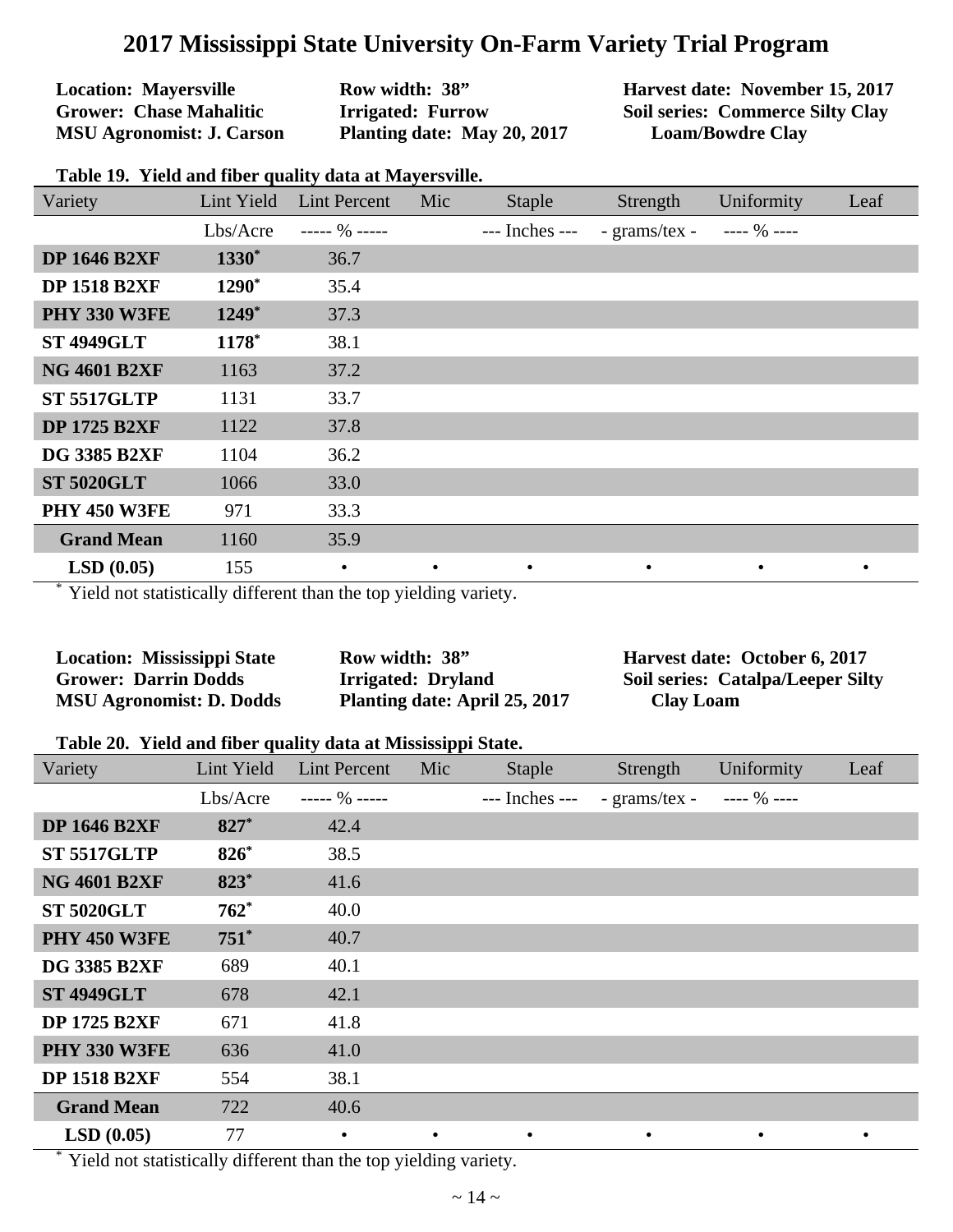**Location: Money Grower: Chris Bush MSU Agronomist: A. Braswell**  **Row width: 38" Irrigated: Furrow Planting date: May 10, 2017**  **Harvest date: Sept. 28, 2017 Soil series: Dubbs Loam/Tensas Silty Clay Loam**

| Table 21. Yield and fiber quality data at Money. |
|--------------------------------------------------|
|--------------------------------------------------|

| Variety             | Lint Yield | <b>Lint Percent</b> | Mic       | <b>Staple</b>  | Strength      | Uniformity   | Leaf |
|---------------------|------------|---------------------|-----------|----------------|---------------|--------------|------|
|                     | Lbs/Acre   | $--- 90$ -----      |           | --- Inches --- | - grams/tex - | $--- 96 ---$ |      |
| <b>DP 1646 B2XF</b> | $1252*$    | 39.7                |           |                |               |              |      |
| <b>DP 1518 B2XF</b> | 1193       | 36.7                |           |                |               |              |      |
| <b>DG 3385 B2XF</b> | 1109       | 36.5                |           |                |               |              |      |
| <b>DP 1725 B2XF</b> | 1034       | 39.2                |           |                |               |              |      |
| <b>PHY 330 W3FE</b> | 1031       | 37.3                |           |                |               |              |      |
| <b>ST 4949GLT</b>   | 1029       | 39.2                |           |                |               |              |      |
| <b>ST 5517GLTP</b>  | 978        | 34.8                |           |                |               |              |      |
| <b>ST 5020GLT</b>   | 950        | 34.6                |           |                |               |              |      |
| <b>NG 4601 B2XF</b> | 894        | 37.6                |           |                |               |              |      |
| <b>PHY 450 W3FE</b> | 776        | 35.3                |           |                |               |              |      |
| <b>Grand Mean</b>   | 1025       | 37.1                |           |                |               |              |      |
| LSD(0.05)           | 25         | $\bullet$           | $\bullet$ | $\bullet$      | $\bullet$     | $\bullet$    |      |

Yield not statistically different than the top yielding variety.

| <b>Location: Natchez</b>        | Row width: 38"             | Harvest date: October 17, 2017 |
|---------------------------------|----------------------------|--------------------------------|
| <b>Grower: Matthew Guedon</b>   | Irrigated: Dryland         | Soil series: Waverly/Tippo/    |
| <b>MSU Agronomist: D. Dodds</b> | Planting date: May 9, 2017 | <b>Falaya Silt Loam</b>        |

#### **Table 22. Yield and fiber quality data at Natchez.**

| Variety             | Lint Yield | <b>Lint Percent</b> | Mic       | <b>Staple</b>  | Strength      | <b>Uniformity</b> | Leaf      |
|---------------------|------------|---------------------|-----------|----------------|---------------|-------------------|-----------|
|                     | Lbs/Acre   | $--- 90 ---$        |           | --- Inches --- | - grams/tex - | $--- 96 ---$      |           |
| <b>DP 1646 B2XF</b> | $1220*$    | 38.3                |           |                |               |                   |           |
| <b>DP 1518 B2XF</b> | 1019       | 35.7                |           |                |               |                   |           |
| <b>ST 5517GLTP</b>  | 975        | 33.6                |           |                |               |                   |           |
| <b>DG 3385 B2XF</b> | 905        | 36.0                |           |                |               |                   |           |
| <b>PHY 330 W3FE</b> | 905        | 35.7                |           |                |               |                   |           |
| <b>DP 1725 B2XF</b> | 875        | 37.3                |           |                |               |                   |           |
| <b>ST 4949GLT</b>   | 809        | 36.6                |           |                |               |                   |           |
| <b>ST 5020GLT</b>   | 753        | 32.5                |           |                |               |                   |           |
| <b>NG 4601 B2XF</b> | 743        | 34.0                |           |                |               |                   |           |
| <b>PHY 450 W3FE</b> | 686        | 32.2                |           |                |               |                   |           |
| <b>Grand Mean</b>   | 889        | 35.2                |           |                |               |                   |           |
| LSD(0.05)           | 148        | $\bullet$           | $\bullet$ | $\bullet$      |               | $\bullet$         | $\bullet$ |